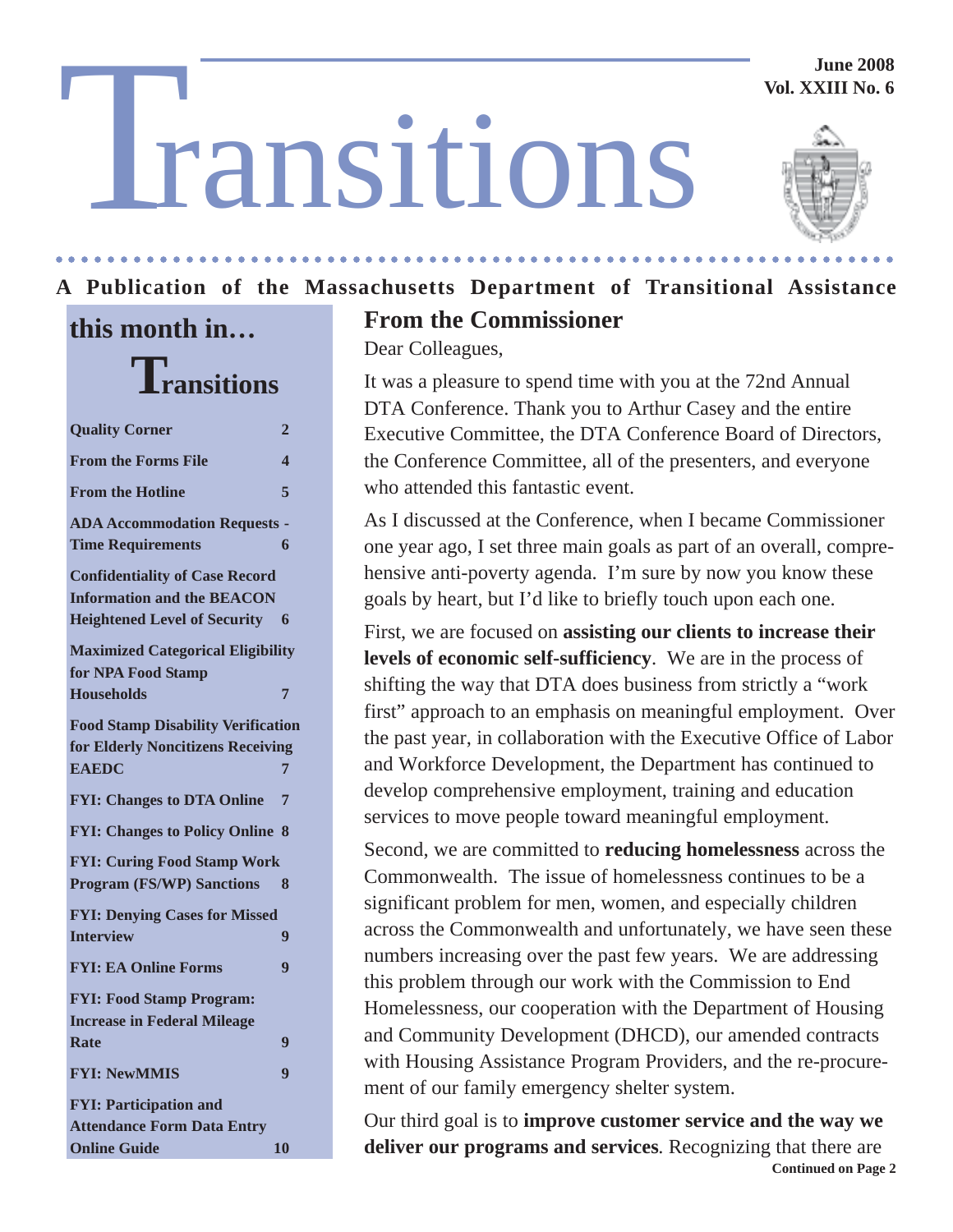gaps within our service delivery system, DTA has been conducting an assessment of all of the issues and barriers to assistance for all of our clients, including people with disabilities, and ways to improve our overall service delivery. We are developing ways to streamline operations and ease the application process for clients, especially through the online consumer Virtual Gateway application, the Brockton Food Stamp Call Center, and the satellite offices and Food Stamp Outreach Centers across the state.

As part of our overall strategy for the future of DTA, we recently re-examined the Department's mission statement in light of these three main goals. I'm pleased to announce we have refined our mission to better reflect our goals and outcomes.

Our new mission is:

*…to assist low-income individuals and families to meet their basic needs, increase their incomes, and improve their quality of life.*

Along with the mission, we drafted **a summary statement and guiding principles** to accompany the mission:

- The Department of Transitional Assistance serves one out of every twelve people in the Commonwealth - including working families, elders, and people with disabilities. Our services include nutrition assistance, cash assistance, job assistance, and emergency shelter.
- To ensure equal access to our resources, we perform outreach and work to improve our services by devising flexible and creative solutions. Our primary goal is to get the right resources to the right people, at the right time with the highest level of programmatic integrity.
- At DTA, we believe that we can best succeed in our mission by:
	- o Working collaboratively as a team, cooperating with each other and sharing responsibility and ideas.
	- o Partnering with state agencies, with community organizations, and most importantly, with our clients.
	- o Maintaining a customer-oriented approach to our work and treating everyone with dignity and respect, addressing each individual's need with sensitivity and understanding.

## **Quality Corner**

This month we will discuss two errors, both income-related, which are the most common and the most costly errors found by QC reviewers. The first error was related to the coding of student earnings, while the second was related to an unreported change in school status.

#### **Student Earnings Problem**

This NPA FS household consisted of the client, her daughter and her niece, who had turned 19 in October 2007. The case was recertified in November 2007 and, at that time, the only income counted in the food stamp calculation was the client's RSDI. The client's niece was a full-time high school student, who was employed part-time, making an average of \$150 to \$300 weekly. The AU Manager had correctly entered the wage amounts at the last recertification but incorrectly coded the earnings as noncountable for FS; therefore, the earnings were not used in the food stamp calculation.

**June 2008 Page 2** home. During the review, the<br> **Continued on Page 3** In addition, the QC reviewer, after completing a DOR Child Support inquiry, determined that the client had been receiving monthly child support since October 2007 for an adult child who was no longer in the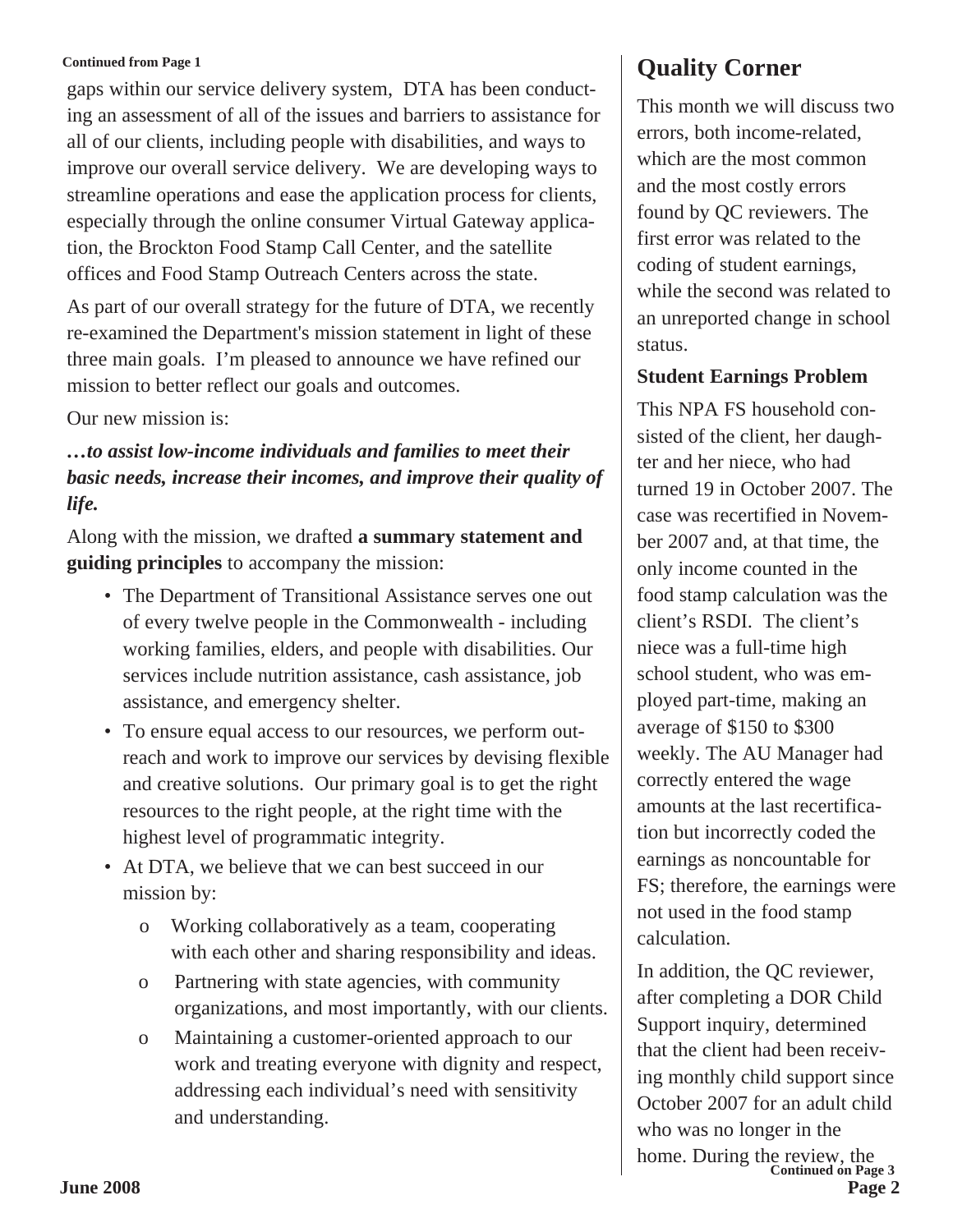client admitted that she was receiving child support and provided the QC reviewer with a copy of the DOR information. The niece's earnings, coupled with the unreported child support income, caused a large overpayment error.

#### **What's an AU Manager to Do?**

The first portion of the error was caused by a misapplication of policy. AU Managers must consult with their supervisors or consult Policy Online. The earnings of a student under 18 who attends elementary or secondary school at least halftime are noncountable. For more on the earnings of an elementary or secondary school student, see 106 CMR 363.230(H).

Regarding the second portion of the error, AU Managers must check the DOR screen to see if child support is being received for any child in the home, as well as for arrearages for a child who is no longer in the home. Clients may receive child support for children who are in their care, even if that child is not their natural child.

#### **Earnings of 17-Year-Old Not in School**

This household included the client, her 18-year-old daughter and a 6-year-old daughter. The client was employed. The

#### **Continued from Page 2**

This summer, I plan to visit each TAO to hear your thoughts and to brainstorm ways for all of us to work toward meeting this mission.

Each of you holds the key to our success as a Department. I know how hard you work, and how committed you are to the well-being of our clients. I appreciate everything you do, everyday, and I am so impressed by what we have accomplished together over the past year. I look forward to the promise of the months and years ahead.

Sincerely,<br>Julia 2. Kehre

Julia E. Kehoe, Commissioner

#### **Quality Corner (cont)**

household was certified as Universal Semiannual Reporting (USR). The client reported no changes on her USR recertification form of November 2007. During that same month, there was a DOR match on the 17-year-old. In the Narrative, the worker noted that the daughter would turn 18 in December 2007. When the November recertification was processed, no income was entered for the daughter.

During the review, the client informed QC that her daughter had not returned to school in September and, in fact, had been employed at two different jobs since June 2007. She had started the most recent job in October 2007. This caused a large overpayment error since the case was ineligible for food stamp benefits.

#### **What's an AU Manager to Do?**

Although the AU was certified as Universal Semiannual Reporting when the case was at a point of recertification in November, there was a DOR match for the 17-year-old (who would turn 18 in December 2007). In addition, based on her student status and the amount she earned, her wages could have caused the case to be over-income. When QC called the error in April 2008, the case was indeed over-income, based on the 17-year-old's earnings.

The AU Manager should have followed-up in November by requesting the school verification and wages of the 17-year-old daughter. If the school verification showed that she was in school at least half-time, her earnings would have been excluded until she turned 18 in December 2007. If the school verification showed that she no longer attended school–which, in fact, is what happened– her earnings would have been countable.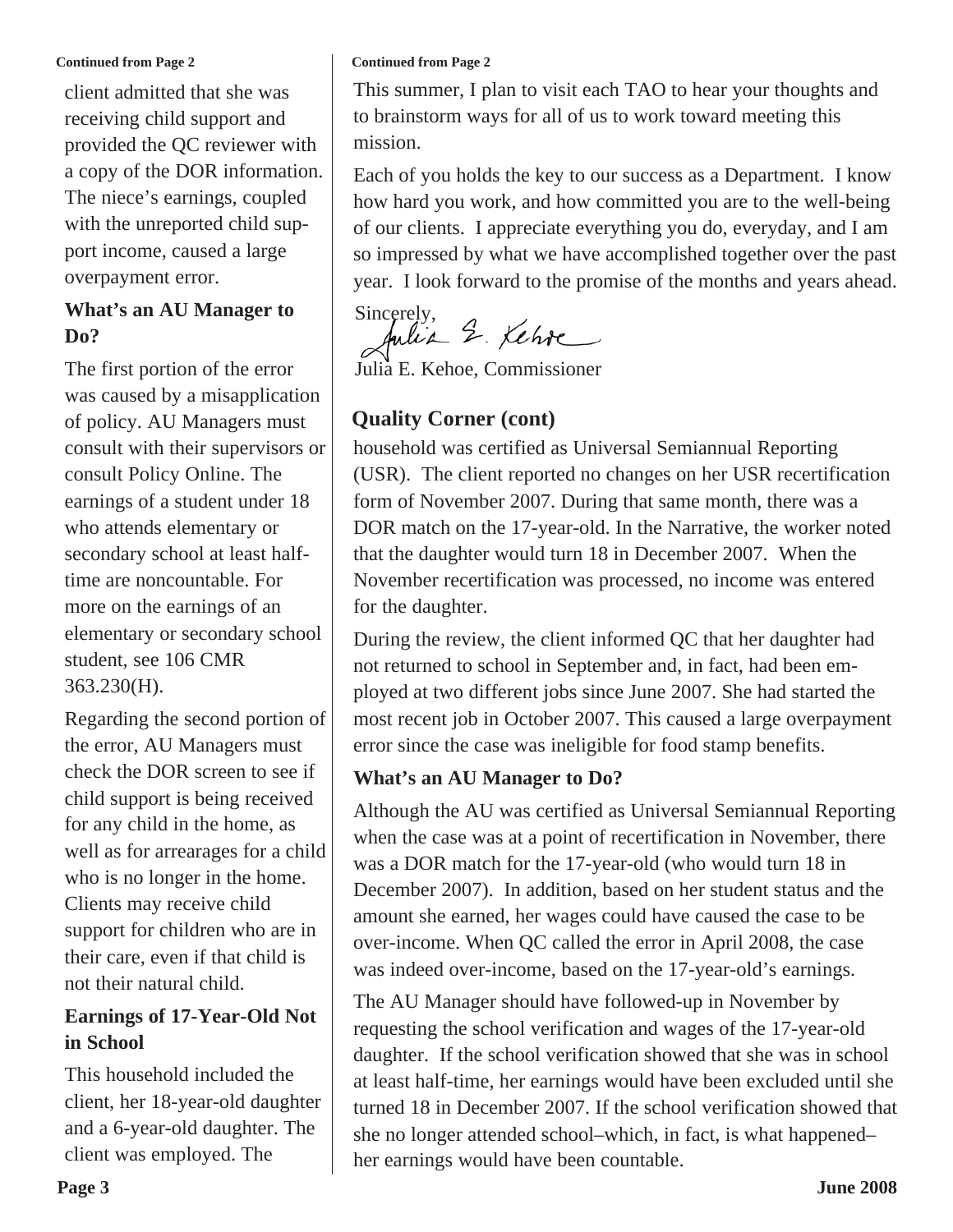## **From the Forms File**

#### **New Form**

*09-120-0608-05 FS-DVEN (6/2008) Food Stamp Disability Verification for Elderly Noncitizens*

The *Food Stamp Disability Verification for Elderly Noncitizens* is for use only by EAEDC elderly noncitizens who need to verify a disability to be eligible for food stamp benefits. See Field Operations Memo 2008-28 for instructions on the use of this form. The Spanish is on the reverse side of the form.

## **Revised Forms**

*02-177-0508-05 02-178-0508-05(S) FHRN (Rev. 5/2008) Notice of Fair Hearing Request*

*02-147-0508-05 02-148-0508-05(S) DOH-10 (Rev. 5/2008) Request for a Fair Hearing*

These two forms have been revised with the following changes: (1) a sentence has been added to state that a client who has trouble reading or understanding the notice can call Recipient Services for an explanation; (2) the phrase "hearing impaired" has been changed to "Deaf or hard-of-hearing" and (3) DTA's TTY phone number has been updated. Also, please be advised that forms with the Notice of Fair Hearing Request language have been updated with the revised language and are available for ordering from Schrafft's. Please discard old versions of these forms and use versions with revised Notice of Fair Hearing Request language.

*15-200-0408-05 ADA-1 (Rev. 5/2008) Request for An ADA Accommodation*

*15-202-0408-05 ADA-2 (Rev. 5/2008) Central Office Accommodation Appeal Committee Review Form*

These forms have been revised. Refer to Field Operations Memo 2008-20 for more information.

*09-250-0608-05 09-251-0608-05 (S) RR-FSP-1B (Rev. 6/2008) Notice of Rights, Responsibilities and Penalties*

This form has been revised. A sentence has been added to the form stating that, "if a client has trouble reading or understanding the notice they can call Recipient Services for an explanation." Discard versions of the old form and use the revised version.

*25-170-0608-05 25-171-0608-05 (S) 25-172-0608-05 (P) FSA-1(Rev. 6/2008) Food Stamp Benefits Application*

*09-005-0608-05 09-006-0608-05 (S) FSP-5 (Rev. 6/2008) Food Stamp Change Report Form*

*09-150-0608-05 SSI/FSP-1 (Rev. 6/2008) SSI Food Stamp Benefits Reapplication Form*

*09-070-0608-05 09-079-0608-05 (S) FSP-INFO (Rev. 6/2008) How to Get Food Stamp Benefits* These forms and brochure have been revised as part of the Food Stamp Program Maximized Categorical Eligibility project.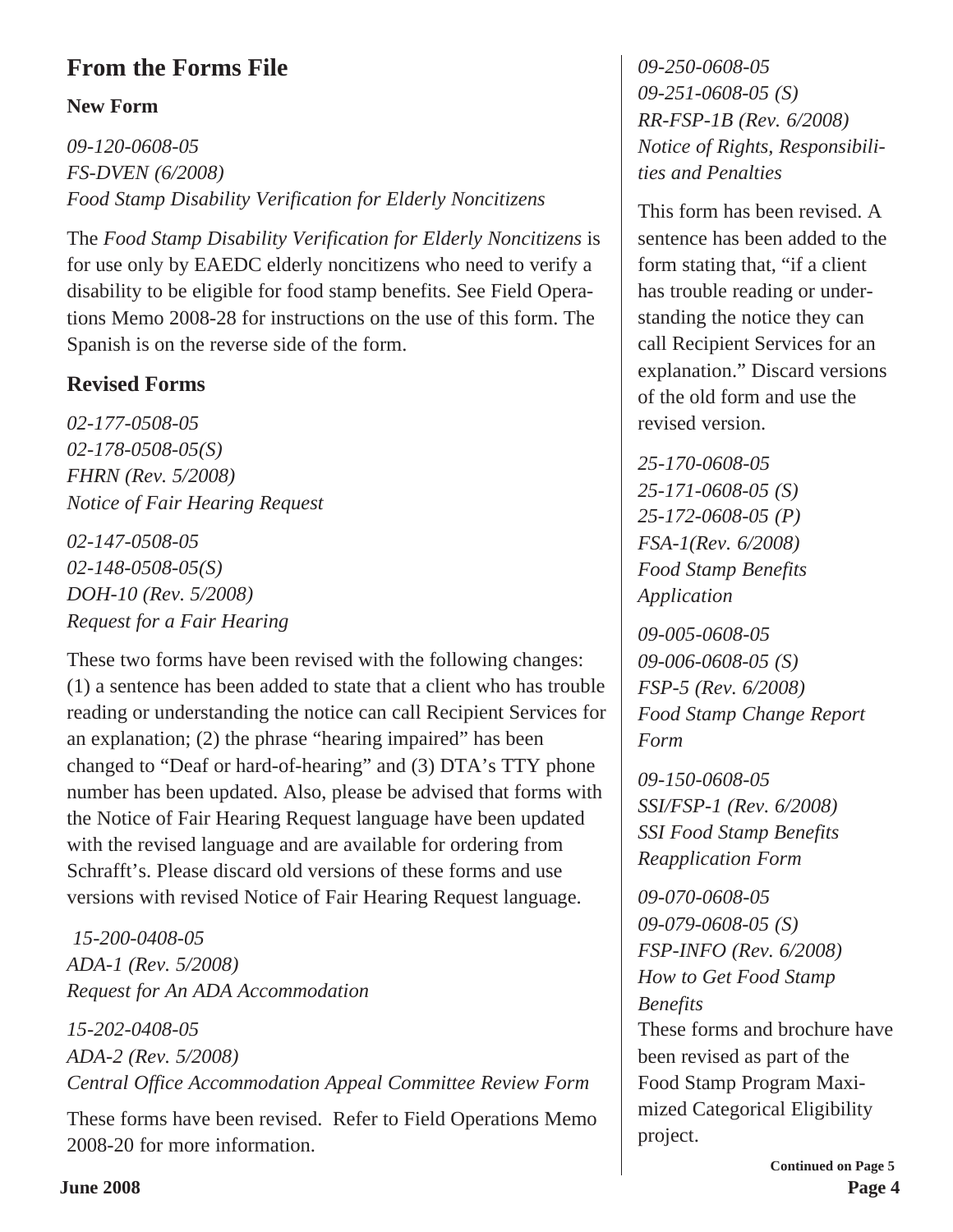Refer to Field Operations Memo 2008-27 for more information.

#### **New Brochure**

*25-300-0608-05 25-301-0608-05(S) RSB-1(6/2008) Help for Those in Need: A Resource Brochure*

This brochure is part of the Maximized Categorical Eligibility project, replaces the *Family Resources Brochure* (FRSB) and obsoletes the *Family Resource Brochure Information* (FRBI) form. Please use the new brochure. Please discard versions of the obsolete form. Refer to Field Operations Memo 2008-27 for more information.

#### **The following forms are now available in Spanish.**

*02-560-0308-05(S) DVWR (S)(Rev. 5/2008) Request for a Waiver of TAFDC Program Requirement(s) Due to Domestic Violence*

*18-441-0508-05 RMN-1(S)(Rev. 5/2008) Notice of Returned Mail*



## **From the Hotline**

The questions below discuss the impact of receiving fuel assistance on food stamp benefits. There are two fuel assistance programs in Massachusetts: the traditional Low Income Housing Energy Assistance Program (LIHEAP) and the Heat and Eat Fuel Assistance Program (H-EAT). LIHEAP fuel assistance payments are for clients who pay for heat or for certain clients who have shelter expenses that are disproportionate to their income. Food Stamp Program rules allow households receiving or anticipating receipt of fuel assistance payments to have the Heating/Cooling SUA used in calculating Food Stamp benefits.

For information on the Spring 2008 H-EAT Program, please refer to Field Operations Memo 2008-24.

For more information on the Standard Utility Allowance (SUA), refer to 106 CMR 364.400(G).

- **Q.** If a LIHEAP client reports a change of address, how do I proceed?
- **A.** A food stamp client in receipt of LIHEAP payments who verifies an address change must be asked about current utility obligations. Appropriate changes must be made on BEACON.
	- If a food stamp client in receipt of LIHEAP payments verifies a change of address and a continuation of heating/ cooling charges, make no changes to the Heating/ Cooling SUA and update BEACON with the new address.
	- If a food stamp client in receipt of LIHEAP payments verifies a change of address and no longer incurs a separate charge for heating/cooling, update BEACON with the new utility expense and address information.

These changes could occur at recertification or as a part of a case maintenance activity.

- **Q.** If a change of address is reported by a client in the H-EAT Program, how do I proceed?
- **A.** The H-EAT Program operates differently from the traditional LIHEAP. Food stamp clients in the H-EAT Program are entitled to the Heating/Cooling SUA for an entire year, *even if the household reports a change in address or a change in*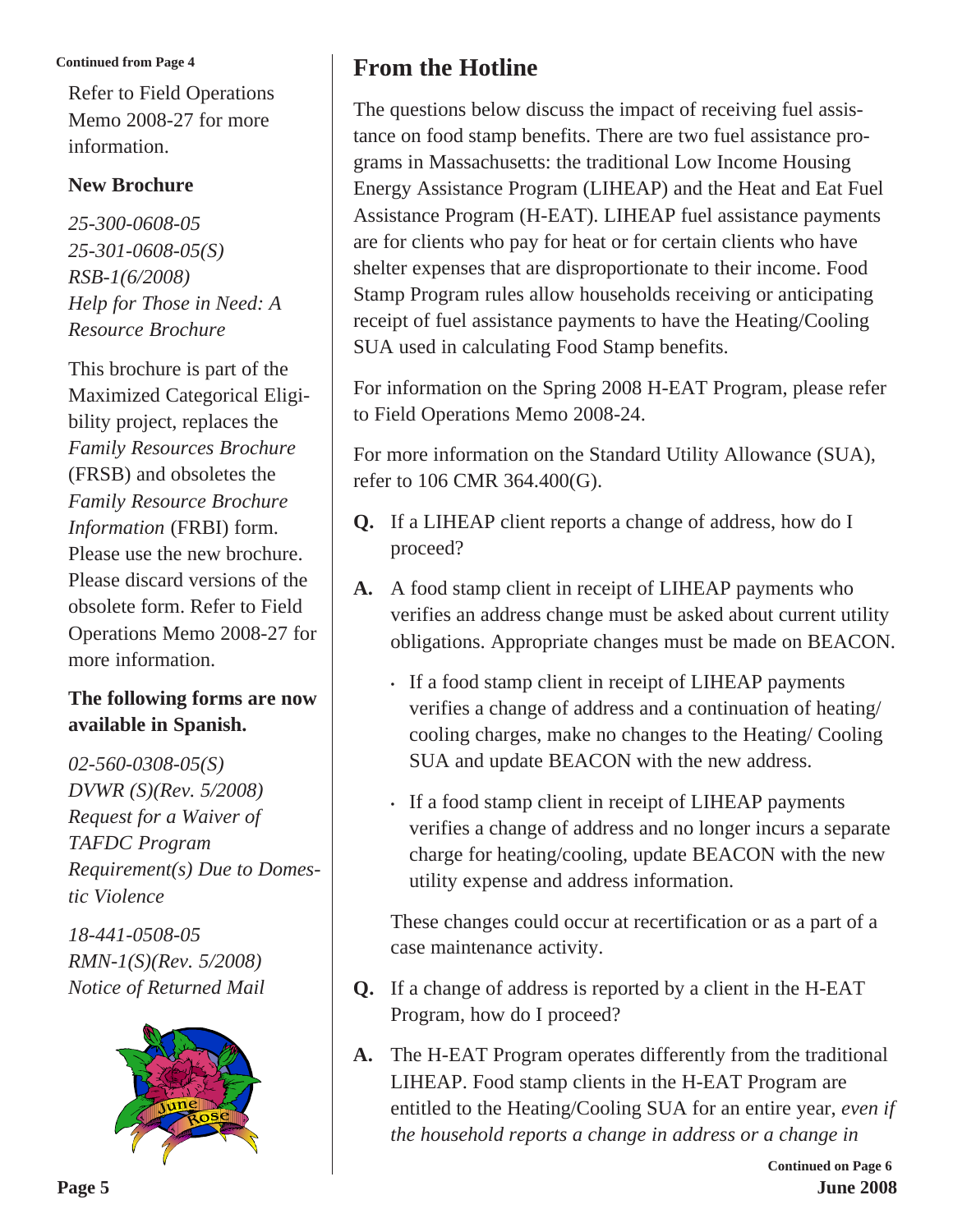*utility obligations*. While the client's address change must be completed on BEACON, no changes should be made to the H-EAT client's SUA.

- **NOTE:** These Food Stamp clients will be reselected for the H-EAT Program in the future, if they meet H-EAT Program requirements.
- **Q.** If a client in the H-EAT Program becomes homeless, how do I proceed?
- **A.** Food stamp clients in the H-EAT Program are entitled to the Heating/Cooling SUA for an entire year, *even if the household becomes homeless* during the one-year period. If a client becomes homeless, the AU Manager must update the homeless indicator on BEACON and change the address. The AU Manager must make no change to the Heating/Cooling SUA until the one-year period has expired.

#### **ADA Accommodation Requests -Time Requirements**

All

Field Operations Memo 2008-20

The Americans with Disabilities Act (ADA) and Department regulations require that DTA make accommodations for persons with disabilities. Field Operations Memo 2007-8 described DTA's responsibilities regarding requests for these accommodations. Since responses to these accommodation requests must be timely, Field Operations Memo 2008-20 identifies timelines for responses.



#### **Confidentiality of Case Record Information and the BEACON Heightened Level of Security**

All Field Operations Memo 2008-23

The purpose of this memo is to:

- remind TAO staff to take the utmost care in guarding a client's confidentiality;
- remind TAO staff that a client has the option to use the heightened level of security indicator as a means of flagging his or her case as needing increased confidentiality safeguards;
- ensure that TAO staff convey the impact of the heightened level of security indicator to the client; and
- provide instructions for TAO staff when activating the heightened level of security indicator for requests due to domestic violence situations as well as for other reasons.

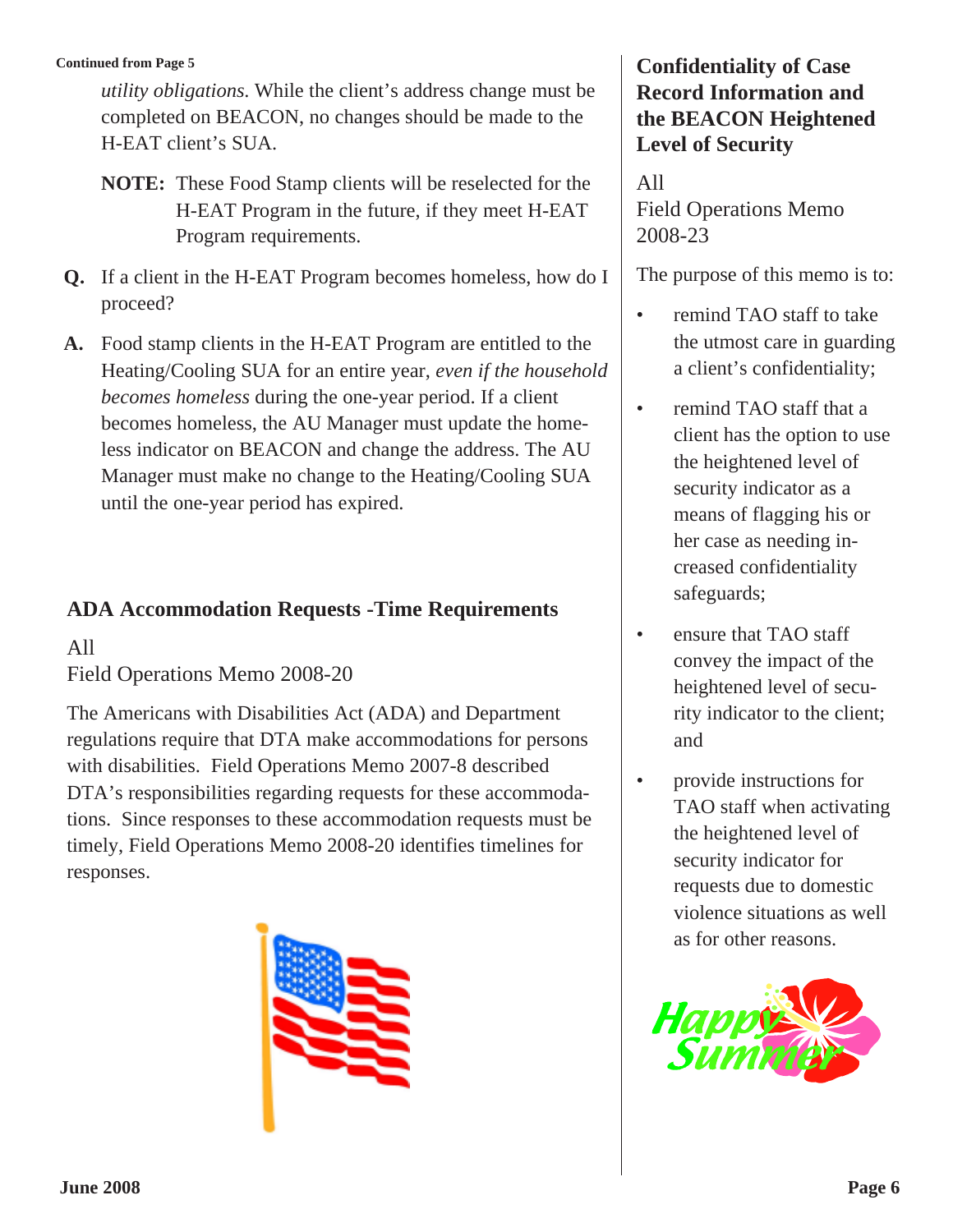## **Maximized Categorical Eligibility for NPA Food Stamp Households**

FS Field Operations Memo 2008-27

The Department is further expanding categorical eligibility rules for Non-Public Assistance food stamp (NPA/FS) households. Effective June 9, 2008 there will no longer be an asset test for most NPA/FS households.

Clients will be relieved of the burden of providing asset information and verifications. TAO staff will no longer have to request and review asset verifications or explore assetrelated matches. This change will have a positive impact on many vulnerable Massachusetts households, particularly households with elder and disabled members.

This memo:

- reviews categorical eligibility groups and rules, including discussing:
	- existing categorically eligible groups; and
	- identifying new categorically eligible groups;
- identifies households still subject to asset limits;
- discusses screening and

processing of households still subject to asset limits;

- provides instructions for processing the new categorically eligible groups, including:
	- entering asset information on new applications, reapplications and recertifications; and
	- handling asset-related match information;
- describes changes to Department brochures and forms; and
- discusses the impact of this change on Virtual Gateway applications.

The State Letter transmitting the Maximized Categorical Eligibility policy is being finalized.

## **Food Stamp Disability Verification for Elderly Noncitizens Receiving EAEDC**

## FS

Field Operations Memo 2008-28

To provide elderly noncitizens with nutritional benefits and increase participation in the Food Stamp Program, elderly noncitizens receiving EAEDC may now verify disability for food stamp purposes by submitting a *Food Stamp Disability Verification for Elderly Noncitizens* form signed by a licensed medical practitioner. This will enable elderly noncitizens to receive food stamp benefits, if otherwise eligible.

This Field Operations Memo:

- introduces the new *Food Stamp Disability Verification for Elderly Noncitizens* form; and
- describes AU Manager responsibilities for the use of this form during application, recertification and case maintenance.

## **FYI**

## **Changes to DTA Online**

This month you will see the following changes to DTA Online:

## **Administration and Finance - Human Resources Frequently Used Forms**

The Human Resources Frequently Used Forms list now includes the *Request for Approval to Hire* form.

## **Diversity - Events**

**Page 7 June 2008** The Diversity Event for June is entitled *Gay and Lesbian Pride*.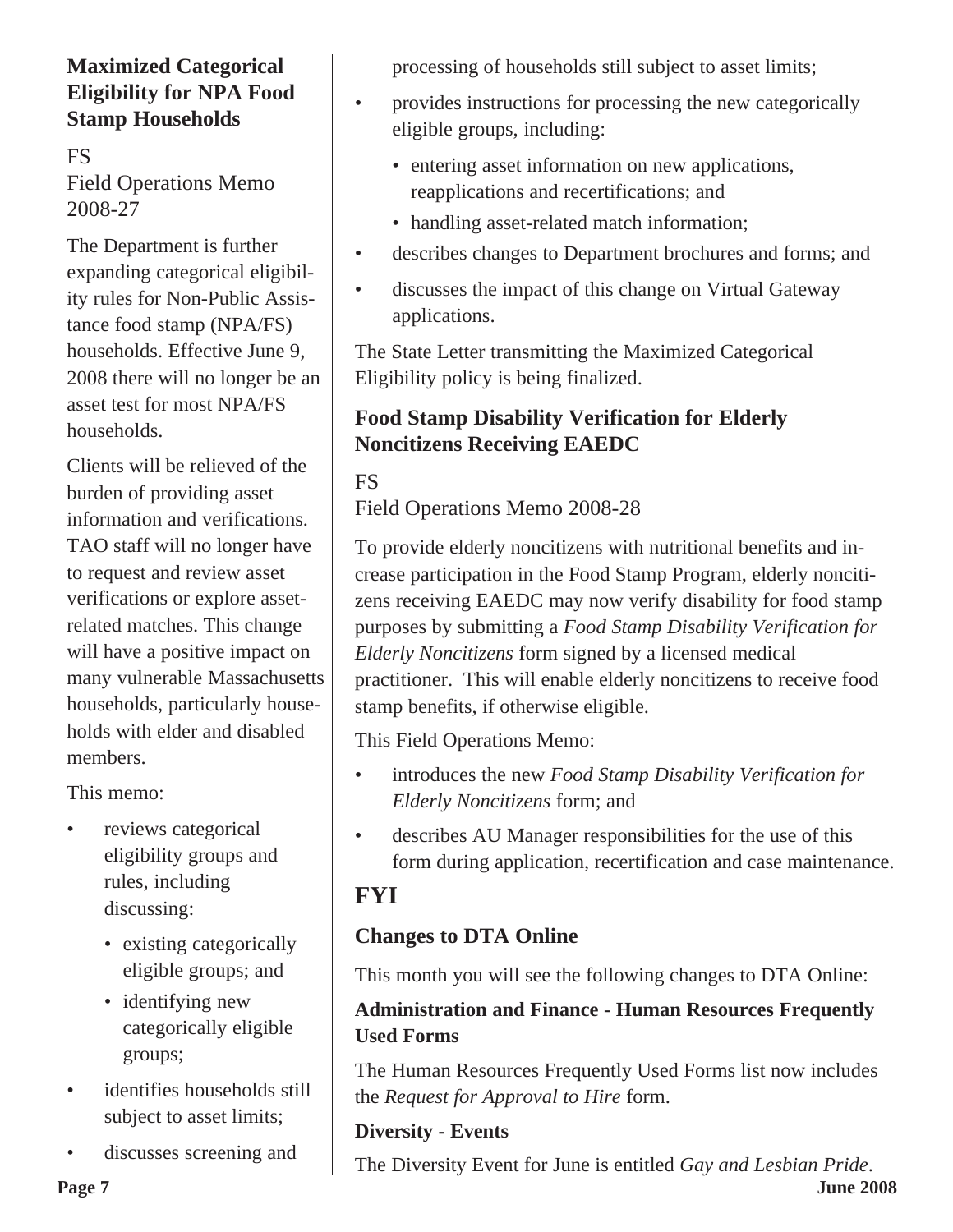## **FYI**

## **Changes to Policy Online**

This month you will see the following changes to Policy Online.

#### **Online Forms**

The Online Forms option now includes the following forms:

#### **Cross-Program**

- *Request for an ADA Accommodation*
- *Central Office Accommodation Appeal Committe*e *Review*

## **EA Forms**

- *Declination of Transfer*
- *Project RISE & F.O.R. Families Referral Form*
- *Request for Sex Offender Registry Information*
- *Release of Information between DTA and DPH F.O.R. Families* (English & Spanish)
- *EA Noncompliance Referral* (E & S)
- *Homeless Transportation Request Form*
- *Relocation Benefit Verification*
- *Shelter Interruption Statement* (E & S)
- *Notice of Placement Pending EA Eligibility Determination* (E & S)
- *Child Care Referral Notice for Homeless Families*
- *Referral for Housing Assistance Program Services* (E & S)
- *EA Self-Sufficiency Plan Phase II Part 3* (E & S)
- *Notice of Approval or Denial for Request for Continued Shelter after Six-Month Period* (E & S)
- *Notice of Transfer at Shelter Request* (E & S)
- *Informational Contacts* (E & S)
- *Notice of Shelter Transfer* (E & S)

## **Food Stamps Form**

- *Food Stamp Disability Verification for Elderly Noncitizens* (E & S)

"Most of us are greater than we believe."

Pablo Casals

## **FYI**

## **Curing Food Stamp Work Program (FS/WP) Sanctions**

Food stamp regulations require that FS/WP clients who fail to comply with the FS/WP requirements for three months in a three-year period be ineligible for the remainder of the 36-month period. (**Note**: The current three-year period began on 1/1/2006 and will end on 12/31/2008.)

AU Managers are reminded that, when a client is sanctioned for failure to comply with the FS/WP, he or she may regain eligibility by working an average of 80 hours in a 30-day period or by performing community service in accordance with 106 CMR 362.320(G)(2). The sanction may be cured at any time during the sanction period when the client presents verification of compliance through work or community service.

Once a client regains eligibility, he or she will remain eligible for the remainder of the 36-month period as long as he or she continues to comply. Additionally, if a client regains eligibility and subsequently loses a job due to circumstances beyond his/her control, he or she can participate in the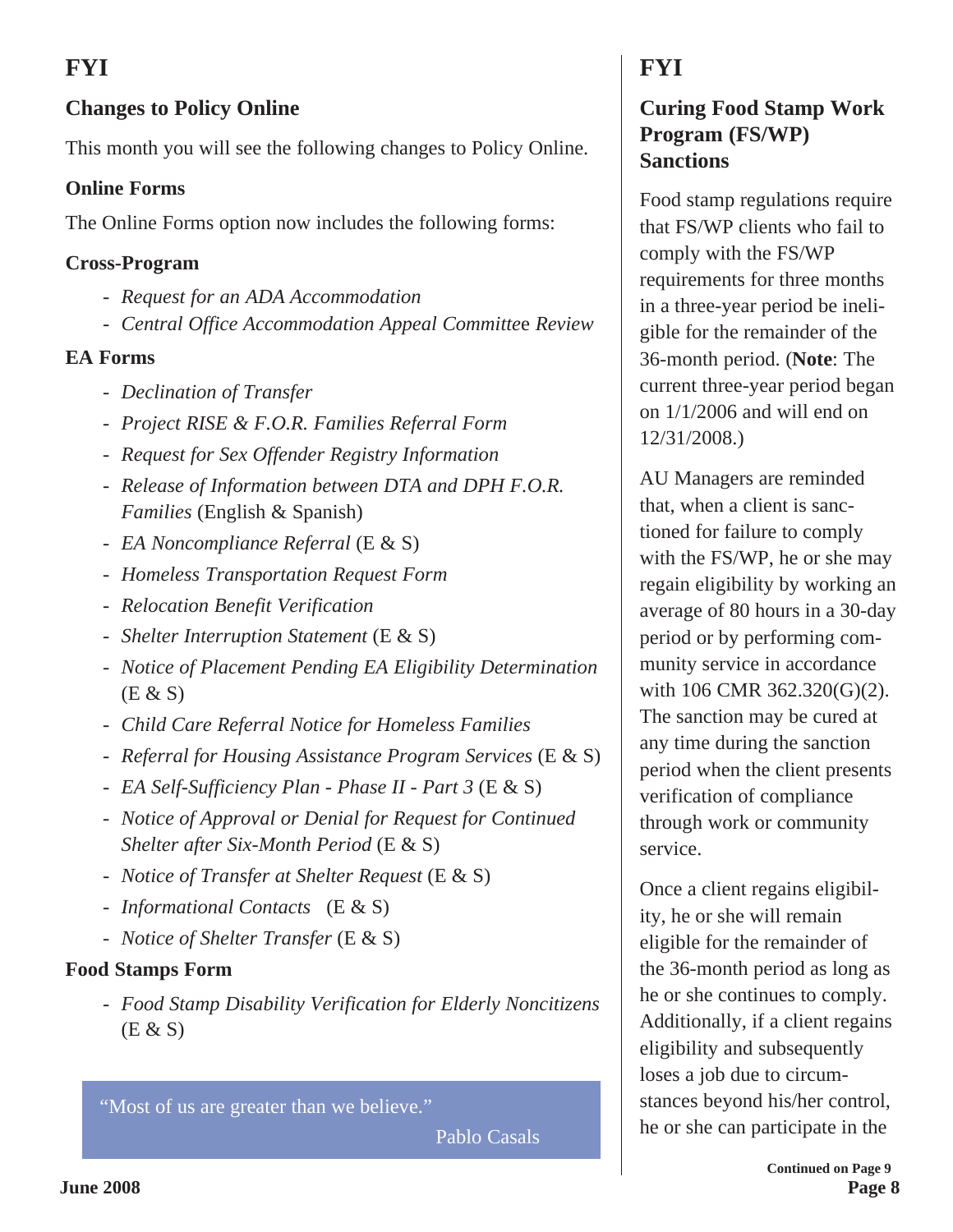#### **Continued from Page 8 FYI**

Food Stamp Program for another three months without complying with FS/WP requirements. See 106 CMR 362.320 (H) and (I) for details.

## **FYI**

#### **Denying Cases for Missed Interview**

TAFDC and EAEDC AU Managers are reminded that, when denying a TAFDC or EAEDC application before the 30th day for missing two interviews, the FS application must remain pending and not be denied before the 30th day. TAFDC and EAEDC regulations at 106 CMR 702.115(D)(4) allow for the denial of an application if the applicant has missed two scheduled interviews anytime within 30 calendar days from the application date. When there is an application for food stamps associated with the TAFDC or EAEDC application, the second appointment letter serves as a Notice of Missed Interview (NOMI) for the Food Stamp Program. If the applicant misses the second appointment, the food stamp portion of the application cannot be denied before the 30th day. See Field Operations Memo 2006-30 for complete food stamp application processing guidelines.

## **EA Online Forms**

All Emergency Assistance (EA) forms in English and Spanish are now available on the DTA Intranet under *Online Forms*. To access the forms, go to *DTA Online*, *Policy Online*, *Online Forms*, and select *EA*. Information is entered on the form by completing the text fields. A copy of the completed form can be saved electronically by clicking on *Save As* in the File menu. Rename the document and save it in an appropriate folder.

## **FYI**

## **Food Stamp Program: Increase in Federal Mileage Rate**

Food stamp regulations at 106 CMR 364.400 allow elderly and/or disabled household members to deduct medical expenses in excess of \$35 per month. This includes the reasonable cost of transportation and lodging to obtain medical treatment or services. These regulations also allow a deduction for dependent care expenses incurred for transportation to and from a dependent care site.

If a client claims mileage for transportation to and from medical appointments, or claims mileage for transportation to and from a dependent care site, the federal mileage rate of 50.5 cents per mile must be used to calculate the transportation cost that will be allowed as a medical deduction, or a dependent care deduction.

## **FYI**

## **NewMMIS**

This FYI provides an update on the NewMMIS project scheduled for implementation on September 29, 2008.

- **New MassHealth Card:** MassHealth Cards will be issued to each individual member rather than only to the head-ofhousehold and will display the name and new identification number.
- **New Number:** The new identification number is a 12-digit number and is not based on Social Security number. Clients will be able to use either the new or old number before and after NewMMIS begins. The only number that will not be accepted post-NewMMIS will be numbers that start with ZZ which is a number used for newborns.